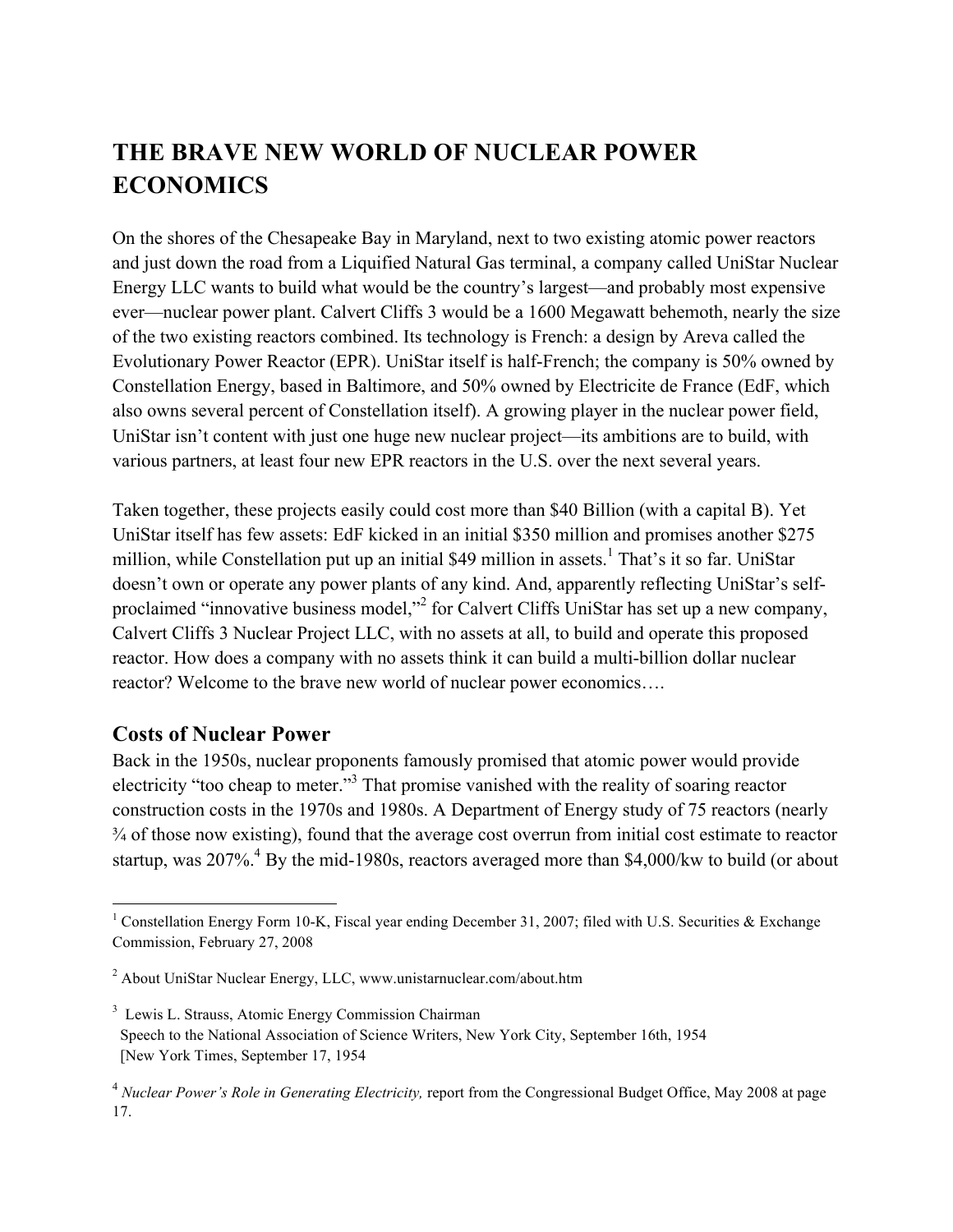\$4 billion for a typical 1,000 MW reactor), making the term "rate shock" relevant to millions of people.

Although nuclear power has been the most subsidized energy source—through the Price-Anderson Act, as well as federal support for reactor designs, emergency planning and other costs—the construction costs of the reactors themselves built in the U.S. in the first nuclear era were paid for with private money, not taxpayer handouts as was the case in France, Russia and many other countries. But the enormous cost overruns were more than many utilities, and their Wall Street backers, could handle. Public Service of New Hampshire went bankrupt; the Washington Public Power Supply System defaulted on billions of dollars of bonds, and several utilities received cost disallowances from their public utility commission that cost them hundreds of millions of dollars. Dozens of reactors that had been ordered were cancelled, some after billions of dollars had spent on partial construction.

Reducing both construction costs and uncertainty in cost estimates has been a primary goal of the nuclear industry over the past several years, and indeed has been seen as a prerequisite for new reactor construction. And, as utilities began considering new reactors in mid-decade, the industry's Nuclear Energy Institute (NEI) confidently predicted that new reactors would be reasonable and easily competitive with other generation sources. An article posted on the NEI website in March 2006 (and since removed) predicted that the first new reactors would cost on the order of \$1500-\$2,000/kw, or less than half the average cost of reactors built in the 1980s. NEI argued that costs would actually drop from those levels as more experience with new reactor construction was gained. $5$ 

It appears that NEI was off by 300 percent or more. Current utility cost estimates for new reactors range from about \$4,000 to \$6,000/kw, and independent analysts like Moody's Investor Service have predicted even higher costs of \$7,000 or more per kilowatt.<sup>6</sup>

UniStar has been noticeably reluctant to provide any public cost estimates for construction of the proposed Calvert Cliffs-3 reactor, but in August 2008 hearings before the Maryland Public Service Commission, CEO George Vanderheyden acknowledged that the company's estimates are on the "upper end" of the \$4,000-\$6,000/kw level. For a 1600 MW reactor like Calvert

 <sup>5</sup> Nuclear Energy Institute Wall Street Briefing, "A Solid Business Platform for Future Growth," February 2, 2006, http://www.nei.org/documents/Wall\_Street\_Briefing\_2-2-06.pdf "To be conservative, the NEI financial analysis assumes a capital cost of approximately \$2,000 per kilowatt for the first few plants built, declining to approximately \$1,500 per kilowatt for the later plants."

<sup>6</sup> *New Nuclear Generating Capacity: Potential Credit Implications for U.S. Investor Owned Utilities*, Moody's Corporate Finance, May 2008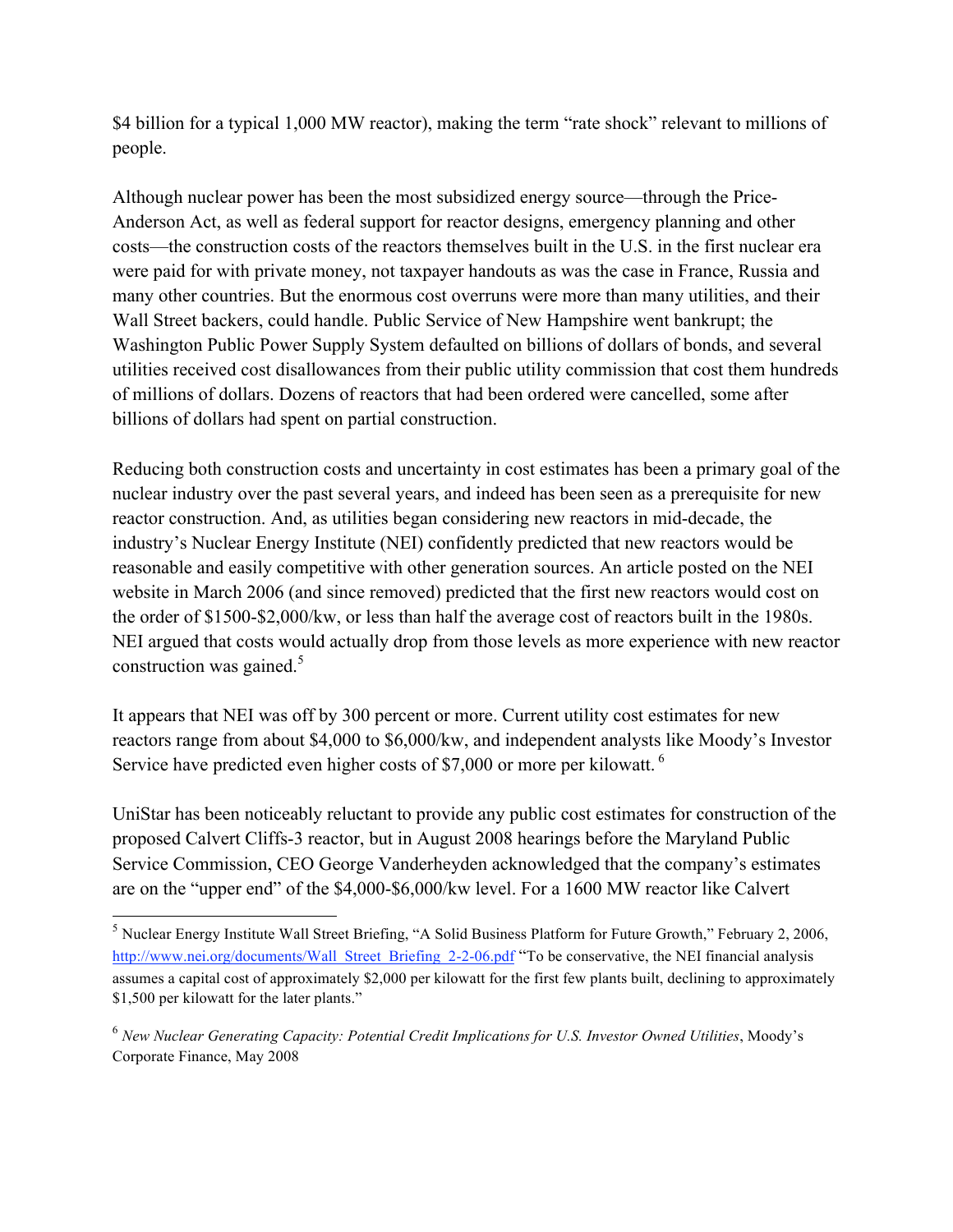Cliffs-3 (CC3), that would mean construction costs of about \$9.6 Billion—almost certainly the largest private project ever undertaken in the state of Maryland. If Moody's estimates turn out to be closer to reality—and there are lots of reasons to think that will be the case given the nuclear industry's near complete lack of infrastructure like manufacturing facilities and trained workforce, and spiraling costs for basic materials like steel and concrete---then the plant easily could cost more than \$11 billion. And if past cost overrun history is a harbinger for the future, all cost estimates can be thrown out the window….

Some indication of the cost trend may be found in Finland, where Areva is building the first of its EPR reactors. Construction began on Olikuoto-3, the world's first EPR, in March 2005. As of August 2008, the reactor is 50% behind schedule and 50% over budget. Areva is building the plant on a fixed-price contract of 3.2 Billion Euros; current estimates are about 4.9 Billion Euros, or about \$7 Billion, and that estimate includes highly favorable interest rates subsidized by the French government that actually have reduced the cost of the project—such interest rates won't be available in the U.S. With more than three years of work left on the reactor, few are attempting to predict a final cost. Areva's second EPR, being built on the Normandy coast in France, at Flamanville, has encountered similar construction problems to the Finnish project. Construction began there in the late Fall of 2007 and was temporarily suspended in the Spring of 2008 because of defects in laying the foundation for the reactor.

## **Financing nuclear reactors in the 21st century**

With both Wall Street financiers and utility shareholders making clear that no new reactors will be built using the old methods because of the high costs and high risks involved, the industry and its Congressional backers have sought alternatives, especially in the form of direct taxpayer support for reactor construction costs. As a first step, Congress in 2005 authorized several direct subsidies for new reactors, including federal loan guarantees, production tax credits on electricity produced by the first few reactors, and other federal funding mechanisms. In 2007, Congress expanded on this by offering \$18.5 billion in taxpayer backed loan guarantees.

How this is intended to work can be seen in the Calvert Cliffs case. UniStar officials have repeatedly made clear that they will only build Calvert Cliffs-3 with the help of taxpayer backed loan guarantees. Since UniStar has few assets, and the Calvert Cliffs 3 Nuclear Project LLC has essentially no assets, traditional loans wouldn't be available to those companies anyway.

In the hearings before the Maryland Public Service Commission, UniStar officials essentially explained how they want it to work. 80% of the money needed to build Calvert Cliffs-3 would come from taxpayer loan guarantees. But the rules of the loan guarantee program require that loans of that amount would not only be guaranteed by taxpayers—meaning that if the company can't complete the project for any reason, or defaults on the loans, then taxpayers would have to pay the money back—but the loans can come from only one source, the Federal Financing Bank,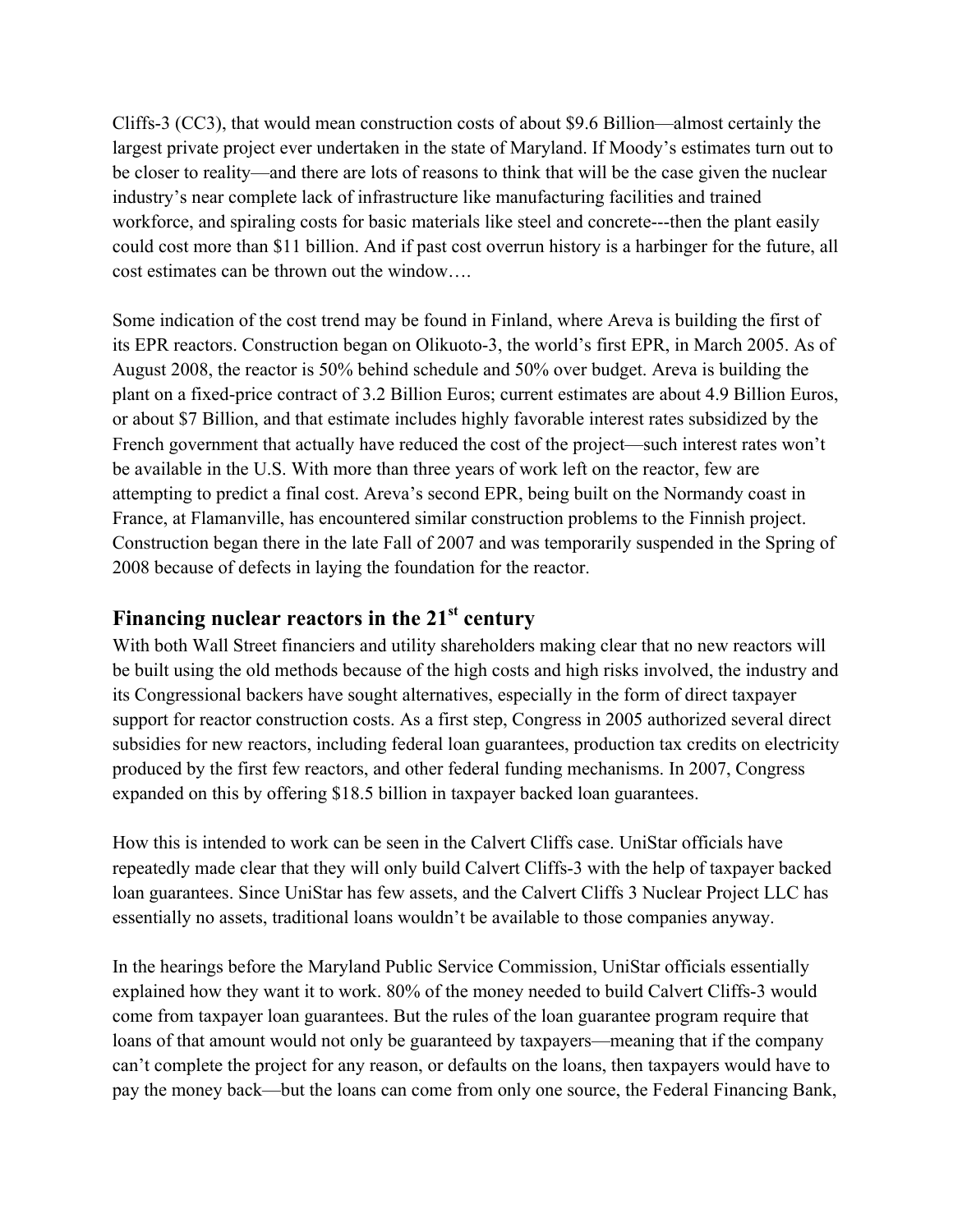whose source of funds is the U.S. Treasury. Thus, taxpayers will be lending the money for the project, and then guaranteeing the loans to themselves. Private banks wouldn't be involved at all.

The other 20% of the money, in UniStar's scheme, will come from COFAS—the French equivalent of the U.S. Export-Import Bank, and thus, indirectly, from French taxpayers. Thus, UniStar is not only a company that is half-French, but substantial funds would be expected from the French public. In this case, that could run to \$2 Billion or more (about the cost the NEI predicted an entire reactor could be built for less than three years ago!).

All of these loans—potentially \$10 Billion or more—would flow into the Calvert Cliffs 3 Nuclear Project LLC, a company with basically no assets. As a Limited Liability Corporation, if CC3NP defaulted on these loans, the assets of the parent company, UniStar, wouldn't be touched. But UniStar's "innovative business model" provides another layer of protection for its parent companies. UniStar itself, which also has few assets, is a Limited Liability Corporation, meaning that if it fails for any reasons, the assets of UniStar's parents—Constellation Energy and Electricite de France, also would be protected—those companies are two levels away from the potential financial disaster of Calvert Cliffs.

How this could become a gigantic taxpayer rip-off isn't hard to imagine. Even if it all works as UniStar and its Congressional backers envision, it is difficult to discern a cost-benefit advantage to taxpayers. At best, taxpayers would put up many billions of dollars to a private company to allow it to build a nuclear reactor that would service a limited area. If the reactor is completed, someone—i.e. ratepayers, who are also taxpayers, would have to pay for the inflated costs of the electricity CC3 would provide. After all, UniStar and its allies are not in this to lose money; taking a loss on the electricity sales is not part of their "innovative business model." So even if the loans get paid back, the main result for the public is high electricity prices. The main result for UniStar is potentially huge profits, all enabled by the federal treasury backed by taxpayer loans guarantees.

But what if it doesn't all work as planned? For example, given the history of nuclear plant construction costs, it isn't difficult to conjure up a scenario where loans are secured from taxpayers, and CC3 construction begins. But, just as in Finland and France, construction deficiencies are found and the construction schedule becomes delayed while costs increase above the level of secured loans. What could the CC3 Nuclear Project LLC do then? Without assets (except, in this case, a partially complete and failing nuclear power plant project), it can't borrow more money from the private sector. And it already has tapped out its federal loan guarantee funds. Would the project fail, and taxpayers have to pay back billions of dollars in loans for a reactor that is never completed? Or would Congress step in and authorize still more money for a failing project, adding to the overall risk to taxpayers? Neither option would make Congress—or taxpayers—very happy.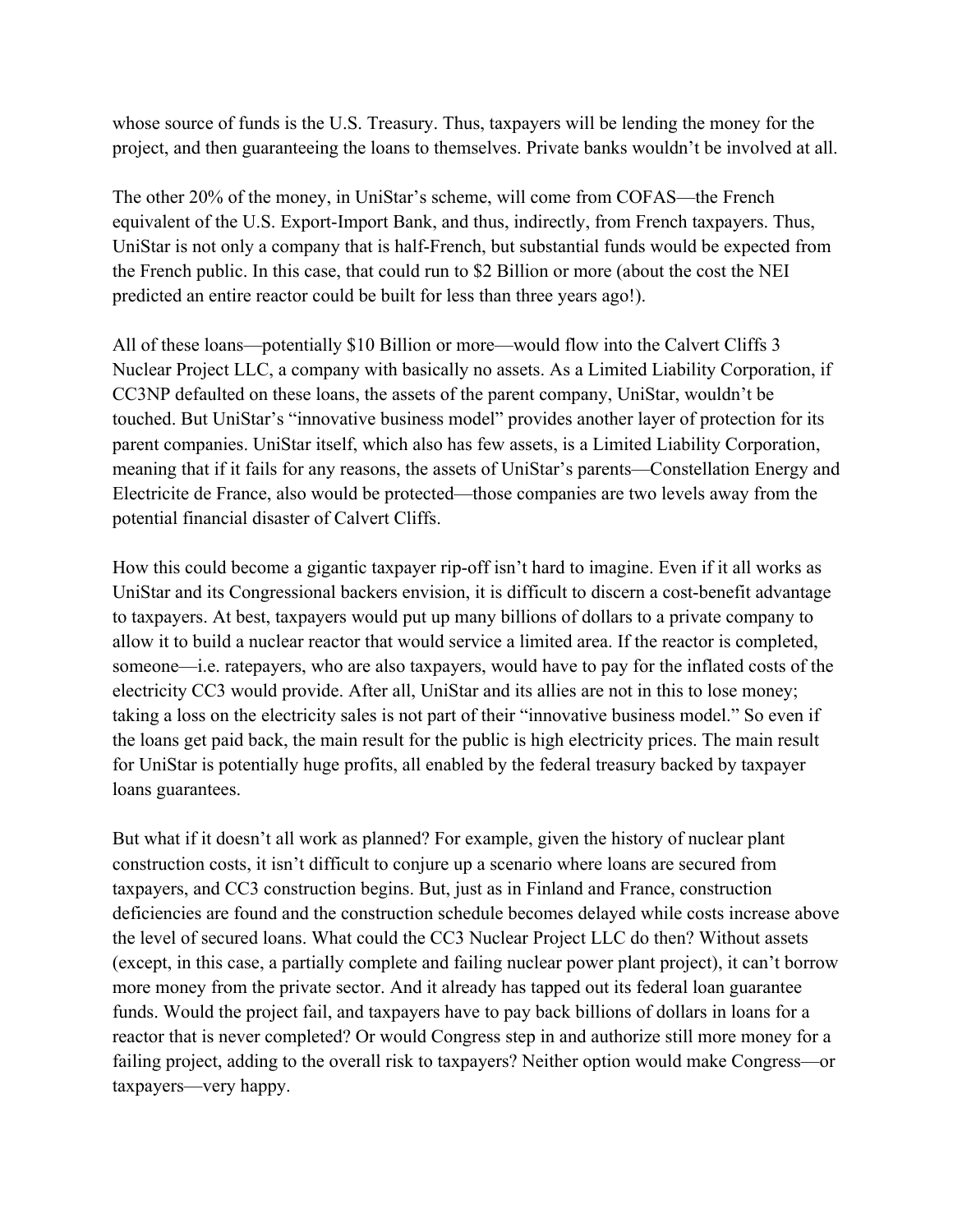Or imagine another scenario, where the reactor is completed more or less on time and on budget and begins operating. The operating revenues are used to pay back the huge loans, leaving minimal amounts for maintenance and upgrades. Not long after beginning operation, the reactor experiences a major, though not catastrophic accident, that permanently closes the plant. That has happened before—the Three Mile Island accident took place at a reactor that had operated only three months. Because CC3 Nuclear Project LLC has no assets of its own, it would default on both the remainder of its loans as well as its decommissioning fund, leaving taxpayers to pick up the tab for both. UniStar probably would be safe, though it has few assets that could be used anyway. UniStar's parents, Constellation Energy and Electricite de France, likely would walk away unscathed, owing nothing.

Or consider a third scenario, in which the reactor is built and operates, but not very well. After all, no EPR ever has been built yet; perhaps it will simply be a nuclear lemon. So the reactor could be completed and put into operation, but never operate at a high enough capacity factor to generate enough revenues to pay back its loans. History shows that is possible too: Colorado's Fort St. Vrain reactor was hailed for its innovative high-temperature gas-cooled design when it began operation in the 1970s. When it closed permanently a few years later, with a lifetime capacity factor of only 14%, it was seen as an example of a praised technology not working in practice.

In the past, all of these possible scenarios added to the risk of a nuclear project—a risk that the nuclear utilities and their bankers willingly took, but won't take anymore, because the risk is simply too great. Now, the nuclear companies want us taxpayers to take the risk, and themselves to take the rewards if things work as they hope they will. It's a concept that turns capitalism on its head--forcing people with essentially no voice to take all the risks, and those taking none of the risks to avail themselves of all the potential profits—having protected themselves against any possible losses. UniStar calls that an "innovative business model." But perhaps a better phrase would be "robber baron capitalism."

This is the future UniStar also wants to bring to Missouri (where it is partnering with the local utility Ameren), Pennsylvania (where it is partnering with PPL Generation, and New York (where its own Constellation Energy would be involved). Corporate structures and financing arrangements similar to those set up for Calvert Cliffs can be expected at each of those locations. If UniStar is successful, U.S. taxpayers could be on the hook for \$40 Billion or so to this one corporation, whose business model assures that UniStar, at least, won't be taking any financial risk at all.